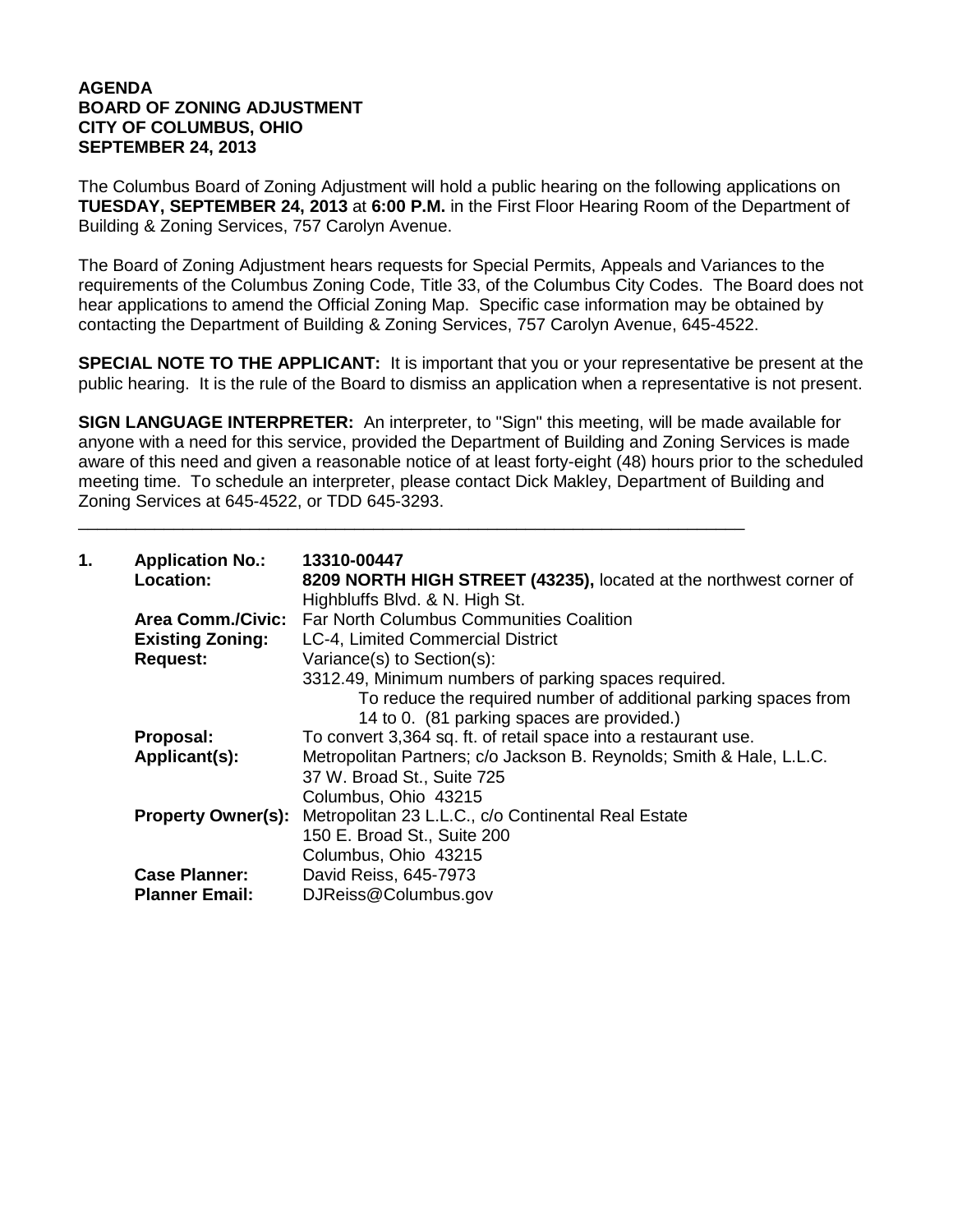| 2. | <b>Application No.:</b><br>Location: | 13310-00482<br>237 KING AVENUE (43201), located on the south side of King Avenue,<br>approximately 200 feet east of Neil Avenue.       |
|----|--------------------------------------|----------------------------------------------------------------------------------------------------------------------------------------|
|    | <b>Area Comm./Civic:</b>             | University Area Commission                                                                                                             |
|    | <b>Existing Zoning:</b>              | C-4, Commercial District                                                                                                               |
|    | <b>Request:</b>                      | Variance(s) to Section(s):                                                                                                             |
|    |                                      | 3312.49, Minimum number of parking spaces.                                                                                             |
|    |                                      | To reduce the minimum number of additional parking spaces from<br>12 to $0(6)$ .                                                       |
|    |                                      | 3356.07, Distance separation standards                                                                                                 |
|    |                                      | To allow a bar, cabaret or nightclub to be be located less than 500<br>feet from a public or parochial school or a religious facility. |
|    | Proposal:                            | A partial change of use from retail to bar and to construct a patio.                                                                   |
|    | Applicant(s):                        | New Avenue Architects & Engineers, c/o Brent Racer                                                                                     |
|    |                                      | 4740 Reed Road                                                                                                                         |
|    |                                      | Columbus, Ohio 43220                                                                                                                   |
|    | <b>Property Owner(s):</b>            | Patricia Goodrich                                                                                                                      |
|    |                                      | 1891 Westwood Avenue                                                                                                                   |
|    |                                      | Columbus, Ohio 43212                                                                                                                   |
|    | <b>Case Planner:</b>                 | Jamie Freise, 645-6350                                                                                                                 |
|    | <b>Planner Email:</b>                | JFFreise@Columbus.gov                                                                                                                  |
|    |                                      |                                                                                                                                        |
| 3. | <b>Application No.:</b>              | 13310-00504                                                                                                                            |
|    | Location:                            | 200 HUTCHINSON ROAD (43223), located at the northwest corner of                                                                        |
|    |                                      | Hutchinson Road and Dimension Drive.                                                                                                   |
|    | <b>Area Comm./Civic:</b>             | <b>Far North Columbus Communities Coalition</b>                                                                                        |
|    | <b>Existing Zoning:</b>              | CPD, Commercial Planned Development District                                                                                           |
|    |                                      | $\lambda$ /seisessa/s $\lambda$ to $\Omega$ sation/s $\lambda$ .                                                                       |

**Request:** Variance(s) to Section(s):

**Case Planner:** Jamie Freise, 645-6350

**Property Owner(s):** B&G Realty Inc., dba Marcus Theaters<br>Case Planner: Jamie Freise. 645-6350

**Planner Email:** JFFreise@Columbus.gov

3312.49, Minimum number of parking spaces. To reduce the minimum number of required automobile parking spaces from 573 to 0 (1799 required to 1226 provided) and to reduce the number of bicycle parking spaces from 20 to 0. 3312.13, Driveway. To increase the width of a driveway from 35 feet to 39 feet. **Proposal:** To remodel an exisiting movie theater.<br> **Applicant(s):** Deann R. Cook, Esq. Deann R. Cook, Esq. 52 East Gay Street Columbus, Ohio 43215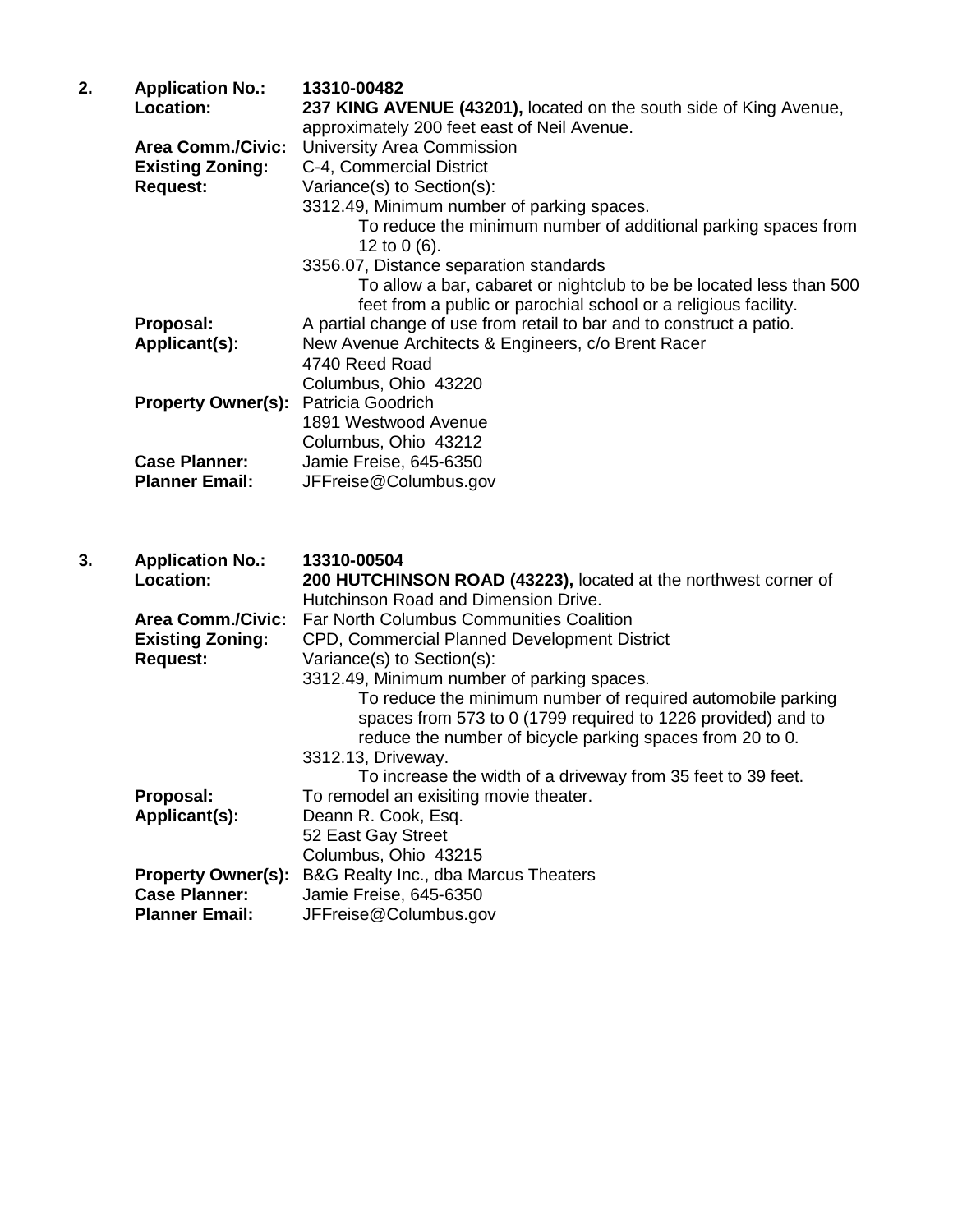| 4. | <b>Application No.:</b>  | 13310-00505                                                             |
|----|--------------------------|-------------------------------------------------------------------------|
|    | Location:                | 742 WORTHINGTON WOODS BLVD. (43223), located on the south side          |
|    |                          | of Worthington Woods Blvd., approximately 120 feet west of Sancus Blvd. |
|    | <b>Area Comm./Civic:</b> | <b>Far North Columbus Communities Coalition</b>                         |
|    | <b>Existing Zoning:</b>  | LC-4, Commercial District                                               |
|    | <b>Request:</b>          | Variance(s) to Section(s):                                              |
|    |                          | 3312.27, Parking setback line.                                          |
|    |                          | To reduce the parking setback from 10 feet to 5 feet.                   |
|    | Proposal:                | To construct additional parking on site.                                |
|    | Applicant(s):            | Deann R. Cook, Esq.                                                     |
|    |                          | 52 East Gay Street                                                      |
|    |                          | Columbus, Ohio 43215                                                    |
|    |                          | <b>Property Owner(s):</b> Alexander Square, LLC                         |
|    |                          | 470 Olde Worthington Road                                               |
|    |                          | Westerville, Ohio 43082                                                 |
|    | <b>Case Planner:</b>     | Jamie Freise, 645-6350                                                  |
|    | <b>Planner Email:</b>    | JFFreise@Columbus.gov                                                   |
|    |                          |                                                                         |

| 5. | <b>Application No.:</b>   | 13310-00506                                                                  |
|----|---------------------------|------------------------------------------------------------------------------|
|    | Location:                 | 423-431 EAST LIVINGSTON AVENUE (43215), located at the southeast             |
|    |                           | corner of Lathrop St. & E. Livingston Ave.                                   |
|    | <b>Area Comm./Civic:</b>  | South Side Area Commission                                                   |
|    | <b>Existing Zoning:</b>   | C-4, Commercial District                                                     |
|    | <b>Request:</b>           | Variance(s) to Section(s):                                                   |
|    |                           | 3312.49, Minimum numbers of parking spaces required.                         |
|    |                           | To reduce the required number of additional parking spaces from              |
|    |                           | 94 to 0. (31 spaces are provided.)                                           |
|    | Proposal:                 | To convert an 8,000 sq. ft. retail commercial building into three restaurant |
|    |                           | uses.                                                                        |
|    | Applicant(s):             | Jack Wendell, Project Coordinator; STG Development                           |
|    |                           | 536 S. Wall St., Suite 300                                                   |
|    |                           | Columbus, Ohio 43215                                                         |
|    | <b>Property Owner(s):</b> | Livingston 431, L.L.C.                                                       |
|    |                           | 536 S. Wall St., 1st Floor; Suite 200                                        |
|    |                           | Columbus, Ohio 43215                                                         |
|    | <b>Case Planner:</b>      | David Reiss, 645-7973                                                        |
|    | <b>Planner Email:</b>     | DJReiss@Columbus.gov                                                         |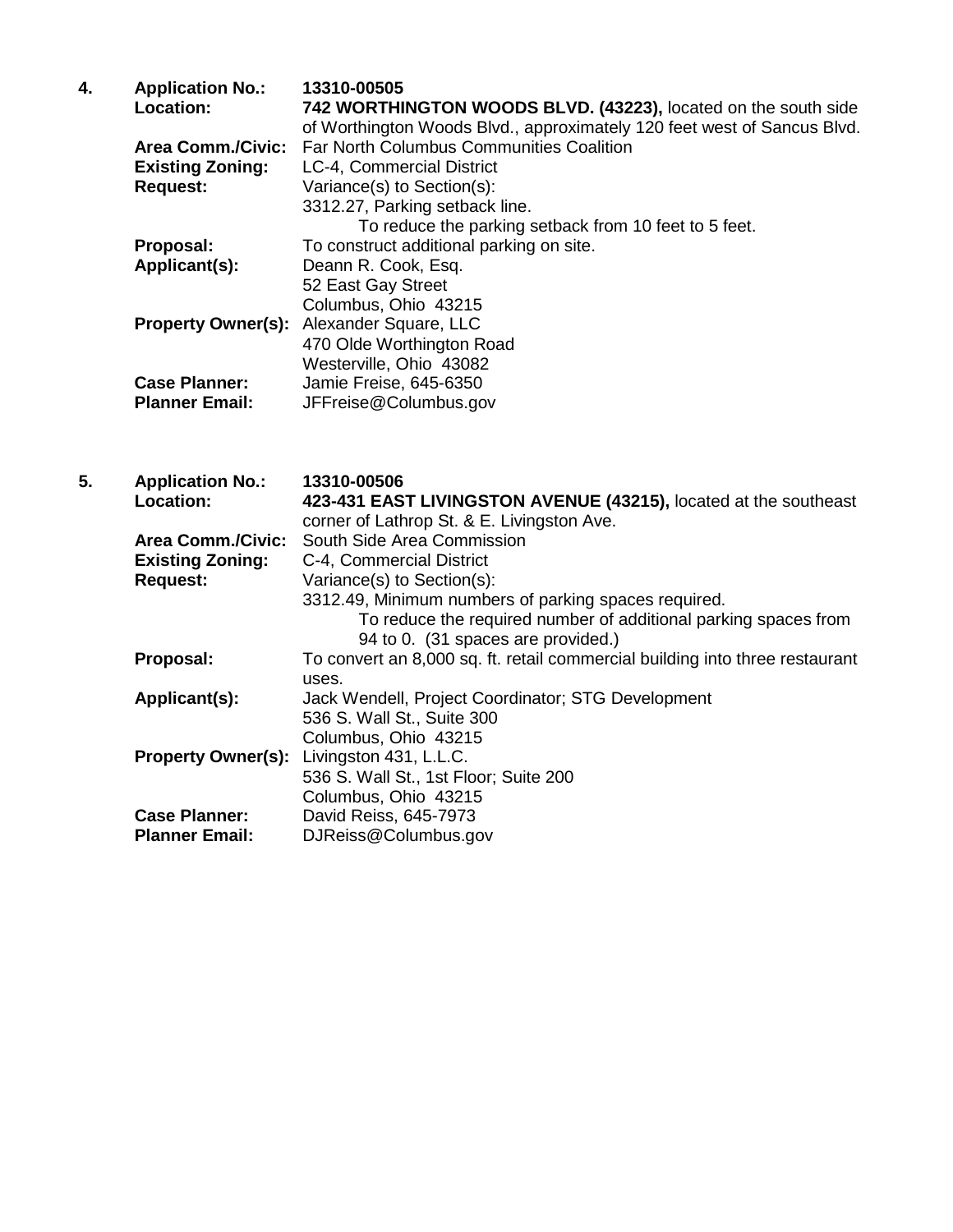| 6. | <b>Application No.:</b>              | 13310-00508                                                                                  |
|----|--------------------------------------|----------------------------------------------------------------------------------------------|
|    | Location:                            | 961 SOUTH HIGH STREET (43206), located on the west side of South                             |
|    |                                      | High Street, approximately 60' south of Frederick Street.                                    |
|    | <b>Area Comm./Civic:</b>             | <b>Brewery District Commission</b>                                                           |
|    | <b>Existing Zoning:</b>              | C-4, Commercial District                                                                     |
|    | <b>Request:</b>                      | Variance(s) to Section(s):                                                                   |
|    |                                      | 3312.49, Minimum number of parking spaces.                                                   |
|    |                                      | To reduce the minimum number of additional parking spaces from                               |
|    |                                      | 13 to 0.                                                                                     |
|    | Proposal:                            | To legitimize an existing patio and enclosed porch.                                          |
|    | Applicant(s):                        | Erik Gresak, c/o Laura McGregor Comeck, Esq.                                                 |
|    |                                      | 500 South Front Street                                                                       |
|    |                                      | Columbus, Ohio 43215                                                                         |
|    | <b>Property Owner(s):</b>            | Michael and Barbara Ferris                                                                   |
|    |                                      | 533 South Third Street                                                                       |
|    |                                      | Columbus, Ohio 43215                                                                         |
|    | <b>Case Planner:</b>                 | Jamie Freise, 645-6350                                                                       |
|    | <b>Planner Email:</b>                | JFFreise@Columbus.gov                                                                        |
|    |                                      |                                                                                              |
| 7. |                                      | 13310-00509                                                                                  |
|    | <b>Application No.:</b><br>Location: |                                                                                              |
|    |                                      | 345 EAST 2ND AVENUE (43201), located on the south side of E. 2nd                             |
|    | <b>Area Comm./Civic:</b>             | Ave., at the southwest corner of the railroad overpass.<br><b>Italian Village Commission</b> |
|    | <b>Existing Zoning:</b>              | M, Manufacturing District                                                                    |
|    | <b>Request:</b>                      | Variance(s) to Section(s):                                                                   |
|    |                                      | 3312.49, Minimum numbers of parking spaces required.                                         |
|    |                                      | To reduce the required number of additional parking spaces from                              |
|    |                                      | 241 to 0. (33 parking spaces are provided.)                                                  |
|    |                                      |                                                                                              |

| Proposal:             | To convert an existing factory building into a church.                                         |
|-----------------------|------------------------------------------------------------------------------------------------|
| Applicant(s):         | John A. Rothschild, Jr., Receiver; c/o Brent D. Rosenthal                                      |
|                       | 366 E. Broad St.                                                                               |
|                       | Columbus, Ohio 43215                                                                           |
|                       | <b>Property Owner(s):</b> Anchor Government Properties III, Ltd.; c/o John A. Rothschild, Jr., |
|                       | Receiver                                                                                       |
|                       | 150 E. Broad St., Suite 310                                                                    |
|                       | Columbus, Ohio 43215                                                                           |
| <b>Case Planner:</b>  | David Reiss, 645-7973                                                                          |
| <b>Planner Email:</b> | DJReiss@Columbus.gov                                                                           |
|                       |                                                                                                |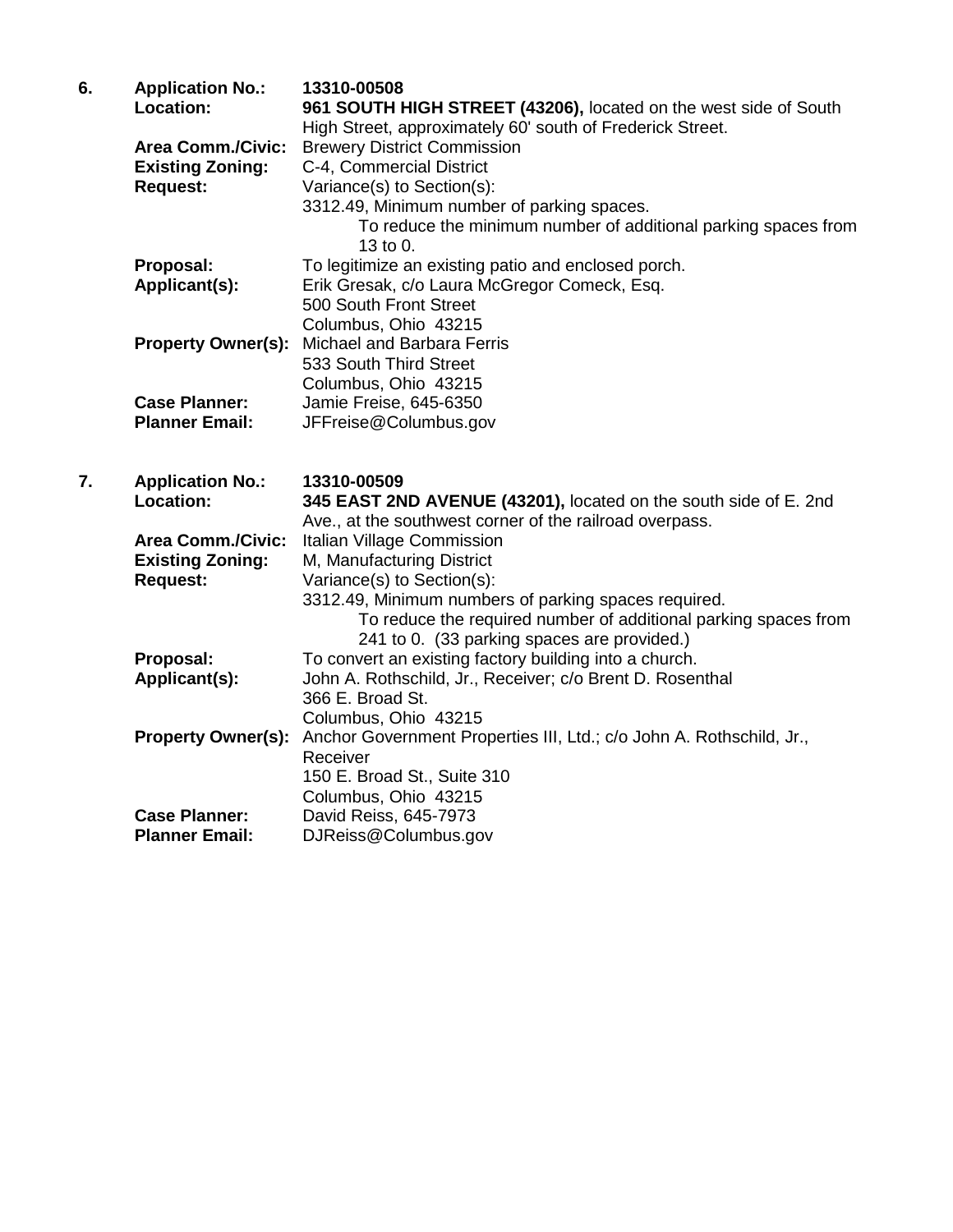| 8. | <b>Application No.:</b>   | 13310-00510                                                    |
|----|---------------------------|----------------------------------------------------------------|
|    | Location:                 | 540 TETERIDGE ROAD (43214), located at the northwest corner of |
|    |                           | <b>Olentangy River Road and Teteridge Road</b>                 |
|    | <b>Area Comm./Civic:</b>  | <b>None</b>                                                    |
|    | <b>Existing Zoning:</b>   | <b>RR, Residential District</b>                                |
|    | <b>Request:</b>           | Variance(s) to Section(s):                                     |
|    |                           | 3332.27, Rear yard.                                            |
|    |                           | To reduce the required rear yard from 25% to 15%               |
|    | Proposal:                 | To construct a covered patio.                                  |
|    | Applicant(s):             | Gary J. Alexander                                              |
|    |                           | 1324 Dublin Road                                               |
|    |                           | Columbus, Ohio 43215                                           |
|    | <b>Property Owner(s):</b> | Edward G. and Alice A. Bickerstaff                             |
|    |                           | 540 Teteridge Road                                             |
|    |                           | Columbus, Ohio 43214                                           |
|    | <b>Case Planner:</b>      | Jamie Freise, 645-6350                                         |
|    | <b>Planner Email:</b>     | JFFreise@Columbus.gov                                          |
|    |                           |                                                                |

| 9. | <b>Application No.:</b><br><b>Location:</b> | 13310-00513<br>5300 NORTH HAMILTON ROAD (43230), located at the northeast corner<br>of Thompson & Hamilton Rds. |
|----|---------------------------------------------|-----------------------------------------------------------------------------------------------------------------|
|    | <b>Area Comm./Civic:</b>                    | <b>Northland Community Council</b>                                                                              |
|    | <b>Existing Zoning:</b>                     | CPD, Commercial Planned District District                                                                       |
|    | <b>Request:</b>                             | Variance(s) to Section(s):                                                                                      |
|    |                                             | 3312.49, Minimum numbers of parking spaces required.                                                            |
|    |                                             | To reduce the required number of additional parking spaces from<br>47 to 0. (206 parking spaces are provided.)  |
|    | Proposal:                                   | To convert 6,000 sq. ft. of retail floor space into a restaurant use.                                           |
|    | Applicant(s):                               | <b>Bill Mohler</b>                                                                                              |
|    |                                             | 7897 Valley View Rd.                                                                                            |
|    |                                             | Hudson, Ohio 44236                                                                                              |
|    | <b>Property Owner(s):</b>                   | The Hoogland 2006 Grantor Trust                                                                                 |
|    |                                             | 1022 East Adams St.                                                                                             |
|    |                                             | Springfield, Illinois 627703                                                                                    |
|    | <b>Case Planner:</b>                        | David Reiss, 645-7973                                                                                           |
|    | <b>Planner Email:</b>                       | DJReiss@Columbus.gov                                                                                            |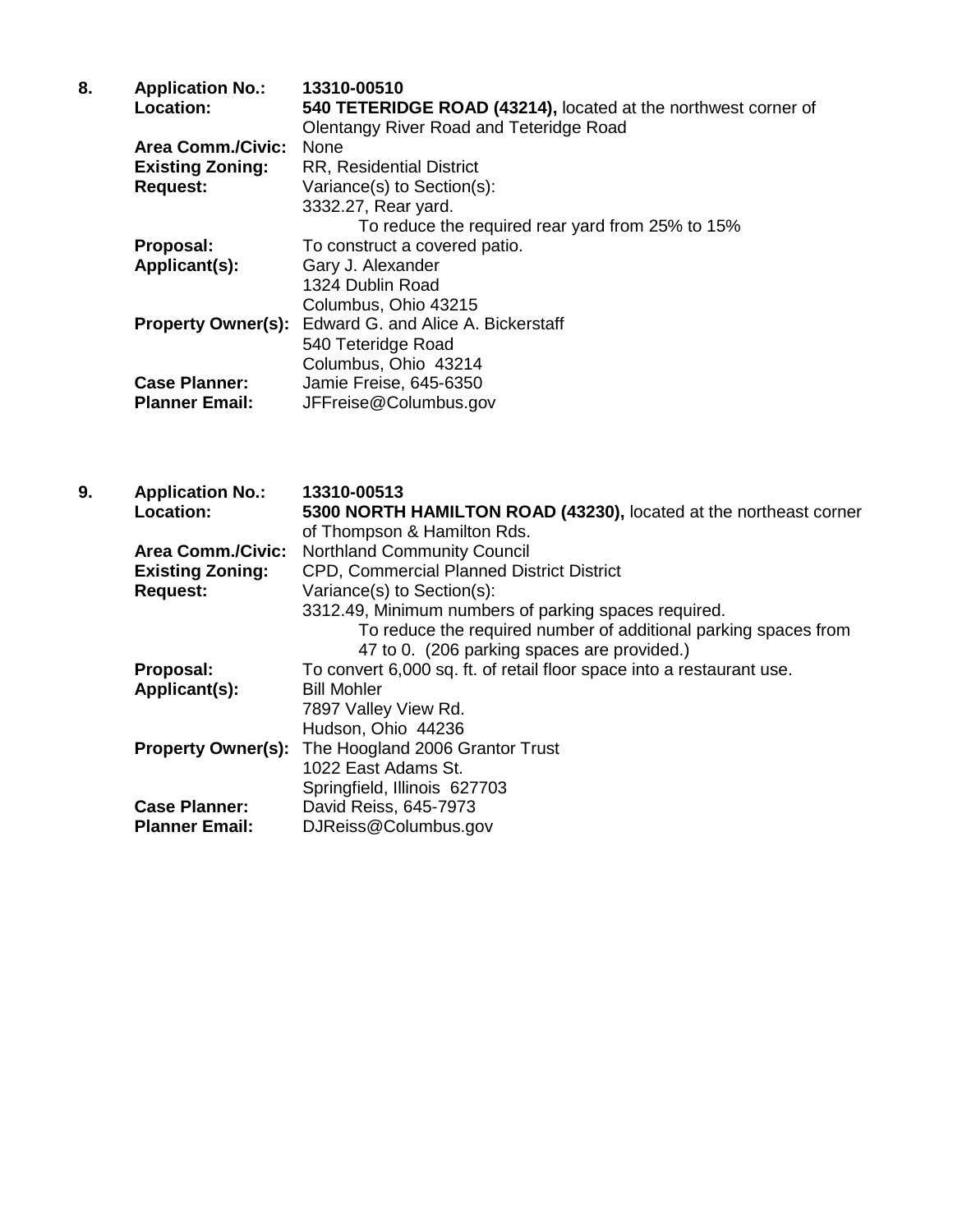| 10. | <b>Application No.:</b>  | 13310-00527                                                                                                                                                                                                                                                                 |
|-----|--------------------------|-----------------------------------------------------------------------------------------------------------------------------------------------------------------------------------------------------------------------------------------------------------------------------|
|     | <b>Location:</b>         | 1650 GEMINI PLACE (43240), located at the northeast corner of Lyra Dr.                                                                                                                                                                                                      |
|     |                          | & Gemini PI.                                                                                                                                                                                                                                                                |
|     | <b>Area Comm./Civic:</b> | <b>Far North Columbus Communities Coalition</b>                                                                                                                                                                                                                             |
|     | <b>Existing Zoning:</b>  | LC-4, Limited Commercial District                                                                                                                                                                                                                                           |
|     | <b>Request:</b>          | Variance(s) to Section(s):                                                                                                                                                                                                                                                  |
|     |                          | 3312.49, Minimum numbers of parking spaces required.                                                                                                                                                                                                                        |
|     |                          | To increase the maximum number of allowable parking spaces from<br>457 to 582 spaces; an increase of 125 spaces. (452 spaces are<br>currently provided; 130 additional spaces are proposed.) Also, to<br>reduce the required number of bicycle parking spaces from 20 to 8. |
|     | Proposal:                | To add 130 parking spaces to an existing parking area containing 452<br>parking spaces.                                                                                                                                                                                     |
|     | Applicant(s):            | Cabela's Wholesale, Inc.; c/o Kevin Gaskey, P.E.                                                                                                                                                                                                                            |
|     |                          | 12750 Merit Dr., Suite 1000                                                                                                                                                                                                                                                 |
|     |                          | Dallas, Texas 75251                                                                                                                                                                                                                                                         |
|     |                          | <b>Property Owner(s):</b> N.P. Limited Partnership                                                                                                                                                                                                                          |
|     |                          | 8800 Lyra Dr., Suite 550                                                                                                                                                                                                                                                    |
|     |                          | Columbus, Ohio 43240                                                                                                                                                                                                                                                        |
|     | <b>Case Planner:</b>     | David Reiss, 645-7973                                                                                                                                                                                                                                                       |
|     | <b>Planner Email:</b>    | DJReiss@Columbus.gov                                                                                                                                                                                                                                                        |
|     |                          |                                                                                                                                                                                                                                                                             |

| 11. | <b>Application No.:</b><br><b>Location:</b> | 13310-00530<br>1164 MATTHIAS DRIVE (43224), located at the northeast corner of<br>Matthias Dr. & Maize Rd.                                                                                                                                      |
|-----|---------------------------------------------|-------------------------------------------------------------------------------------------------------------------------------------------------------------------------------------------------------------------------------------------------|
|     | <b>Area Comm./Civic:</b>                    | <b>Northland Community Council</b>                                                                                                                                                                                                              |
|     | <b>Existing Zoning:</b>                     | SR, Suburban Residential District                                                                                                                                                                                                               |
|     | <b>Request:</b>                             | Variance(s) to Section(s):                                                                                                                                                                                                                      |
|     |                                             | 3321.05, Vision clearance.                                                                                                                                                                                                                      |
|     |                                             | To construct a privacy fence that exceeds 2-1/2 ft. in height at<br>approximately 4 inches from the property line in a required yard.<br>Also, to obstruct the clear vision triangle with a fence at the<br>adjoining neighbor's property line. |
|     | Proposal:                                   | To construct a 6 ft., 100% opaque privacy fence in a required yard.                                                                                                                                                                             |
|     | Applicant(s):                               | Michael Tiano                                                                                                                                                                                                                                   |
|     |                                             | 1164 Matthias Dr.                                                                                                                                                                                                                               |
|     |                                             | Columbus, Ohio 43224                                                                                                                                                                                                                            |
|     | <b>Property Owner(s):</b>                   | Same as owner.                                                                                                                                                                                                                                  |
|     | <b>Case Planner:</b>                        | David Reiss, 645-7973                                                                                                                                                                                                                           |
|     | <b>Planner Email:</b>                       | DJReiss@Columbus.gov                                                                                                                                                                                                                            |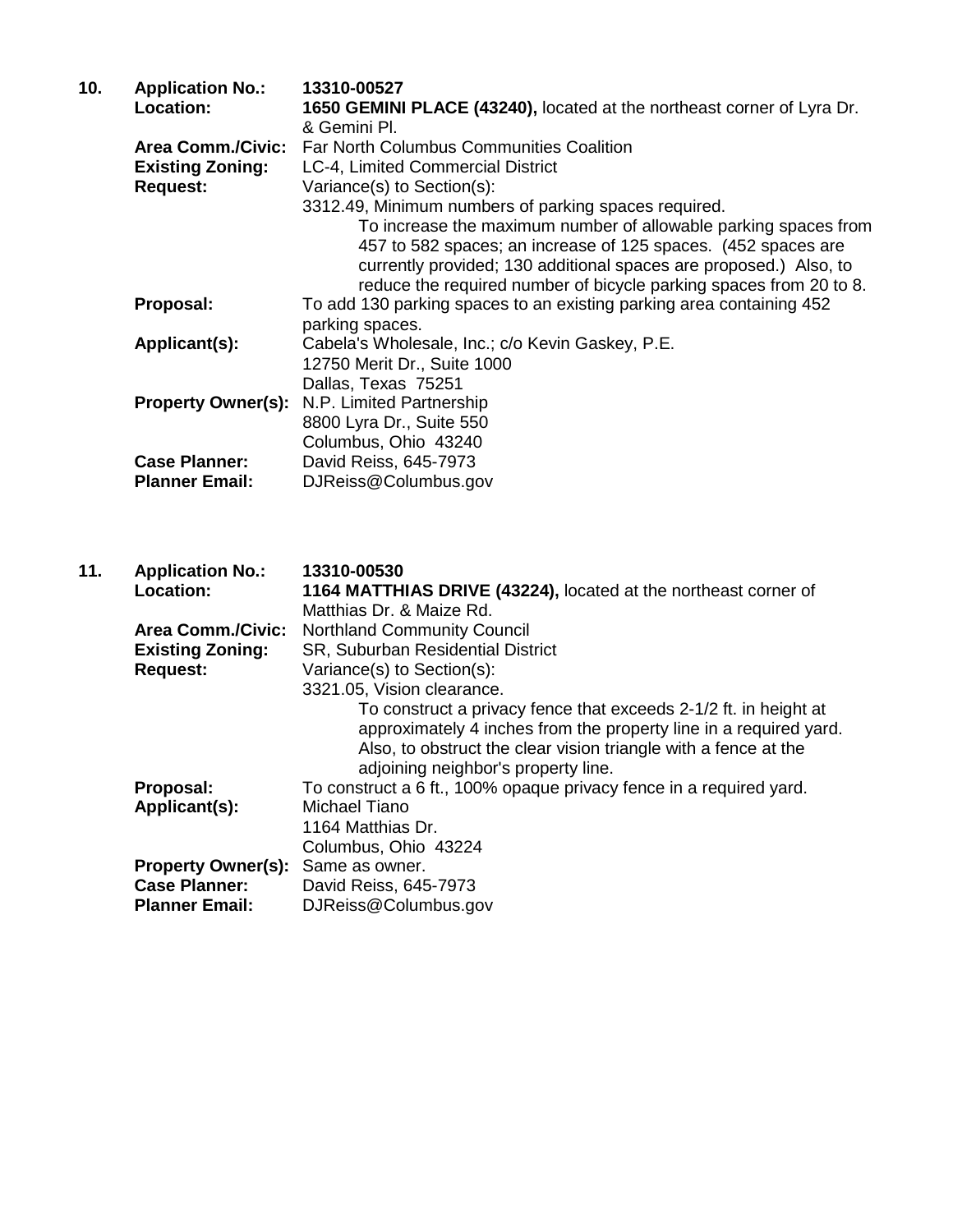| 12. | <b>Application No.:</b><br>Location: | 13310-00531<br>525 SOUTH LAZELLE STREET (43206), located on the west side of |
|-----|--------------------------------------|------------------------------------------------------------------------------|
|     |                                      | South Lazelle Street, approximately 60' north of Hoster Street               |
|     | <b>Area Comm./Civic:</b>             | <b>German Village Commission</b>                                             |
|     | <b>Existing Zoning:</b>              | R-2F, Residential District                                                   |
|     | <b>Request:</b>                      | Variance(s) to Section(s):                                                   |
|     |                                      | 3332.28, Side or rear yard obstruction.                                      |
|     |                                      | To construct a balcony that protrudes into the side yard.                    |
|     | Proposal:                            | To construct a balcony.                                                      |
|     | Applicant(s):                        | James D. Plunkett                                                            |
|     |                                      | 525 South Lazelle Street                                                     |
|     |                                      | Columbus, Ohio 43206                                                         |
|     | <b>Property Owner(s):</b>            | Applicant                                                                    |
|     | <b>Case Planner:</b>                 | Jamie Freise, 645-6350                                                       |
|     | <b>Planner Email:</b>                | JFFreise@Columbus.gov                                                        |

| 13. | <b>Application No.:</b>   | 13310-00542                                                       |
|-----|---------------------------|-------------------------------------------------------------------|
|     | <b>Location:</b>          | 724 MACON ALLEY (43206), located on the east side of Macon Alley, |
|     |                           | approximately 40 feet north of Frankfort Street                   |
|     | <b>Area Comm./Civic:</b>  | <b>German Village Commission</b>                                  |
|     | <b>Existing Zoning:</b>   | R-2F, Residential District                                        |
|     | <b>Request:</b>           | Variance(s) to Section(s):                                        |
|     |                           | 3332.26, Minimum side yard permitted.                             |
|     |                           | To reduce the minimum side yard from 5' to 1'5".                  |
|     |                           | 3332.27, Rear yard.                                               |
|     |                           | To reduce the required rear yard from 25% to 23.6%                |
|     | Proposal:                 | To construct a new garage.                                        |
|     | Applicant(s):             | James D. Plunkett                                                 |
|     |                           | 525 South Lazelle Street                                          |
|     |                           | Columbus, Ohio 43206                                              |
|     | <b>Property Owner(s):</b> | Jennifer L. Arthur                                                |
|     |                           | 724 Macon Alley                                                   |
|     |                           | Columbus, Ohio 43206                                              |
|     | <b>Case Planner:</b>      | Jamie Freise, 645-6350                                            |
|     | <b>Planner Email:</b>     | JFFreise@Columbus.gov                                             |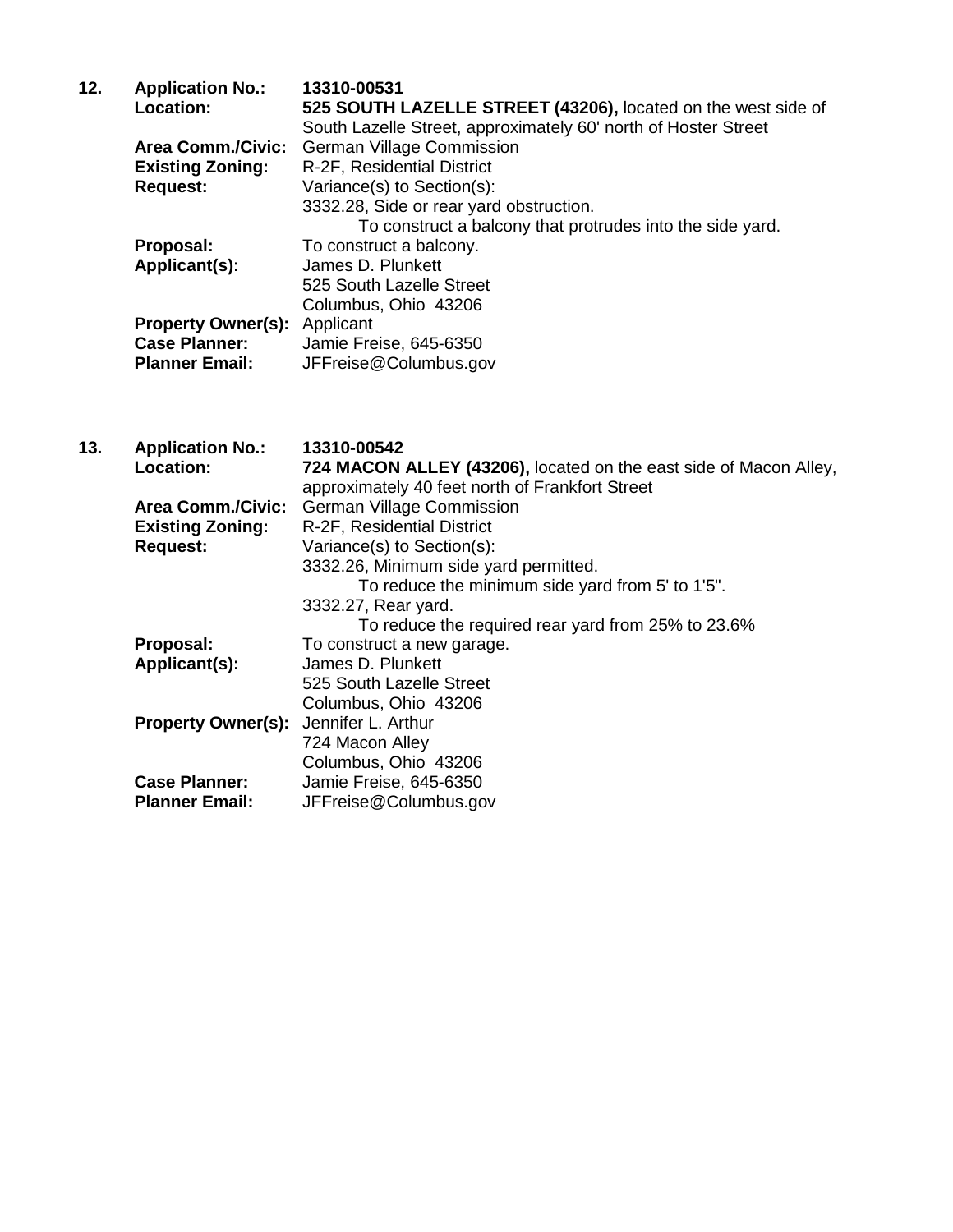## **HOLDOVER CASES**

| 14. | <b>Application No.:</b>         | 13310-00390                                                                                                                                                                                          |
|-----|---------------------------------|------------------------------------------------------------------------------------------------------------------------------------------------------------------------------------------------------|
|     | Location:                       | 492 SOUTH HIGH STREET (43215), on the east side of S. High St.,                                                                                                                                      |
|     |                                 | 62.5 ft. north of E. Beck St.                                                                                                                                                                        |
|     | <b>Area Comm./Civic:</b>        | <b>Brewery District Commission</b>                                                                                                                                                                   |
|     | <b>Existing Zoning:</b>         | C-4, Commercial                                                                                                                                                                                      |
|     | <b>Request:</b>                 | Variances                                                                                                                                                                                            |
|     |                                 | 3312.49, Minimum numbers of parking spaces required.<br>To reduce the required number of additional parking spaces from<br>4 to 0. (54 spaces are provided.)                                         |
|     |                                 | 3312.29, Parking space.<br>To reduce the minimum dimensions required for 13 parking<br>spaces from 9 ft. by 18 ft. to 8 ft. 6 in. in width for 7 spaces and to<br>8 ft. 2 in. in width for 6 spaces. |
|     | Proposal:                       | To convert 3,368 sq. ft. of basement floor space from storage area into<br>office.                                                                                                                   |
|     | <b>Applicant:</b>               | John Cochrane; c/o Berardi & Partners, Architects and Engineering,<br>Inc.<br>369 E. Livingston Ave.<br>Columbus, Ohio 43215                                                                         |
|     | <b>Property Owner(s):</b>       | Schott Ventures, Ltd.<br>488-498 S. High St.<br>Columbus, Ohio 43215                                                                                                                                 |
|     | <b>Case Planner:</b><br>E-mail: | Dave Reiss, 645-7973<br>DJReiss@Columbus.gov                                                                                                                                                         |